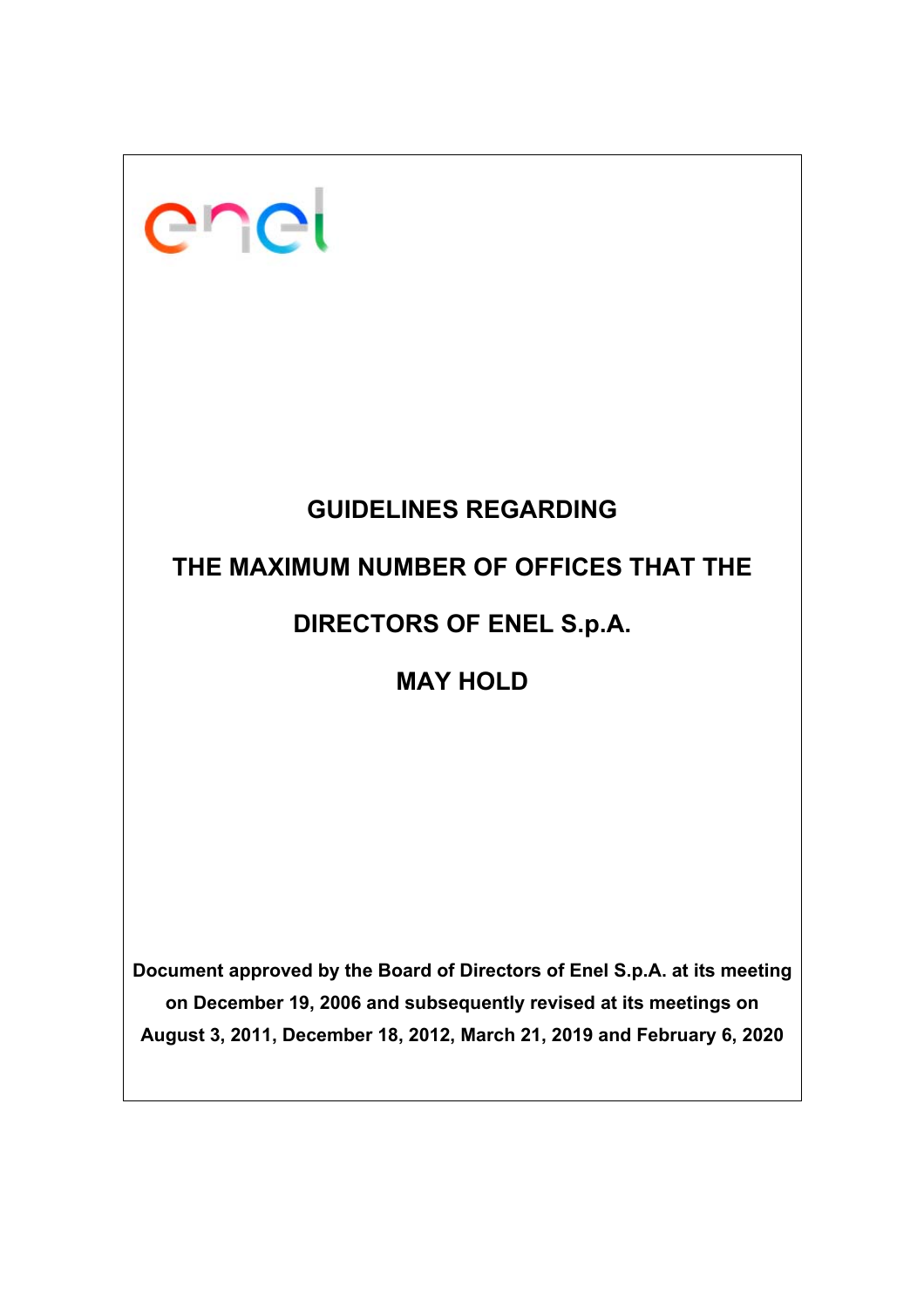#### **ARTICLE 1**

*Premises and purpose of the document – Assessment and information on the offices held by the Directors of Enel S.p.A.* 

- 1.1 The Directors of Enel S.p.A. (hereinafter, also the "Company") shall accept and hold the office because they believe they will be able to dedicate the time necessary to perform their duties diligently, taking into account both the number and nature of the offices they hold on the boards of directors and/or boards of statutory auditors in other companies of significant size and the commitment required of them by their additional professional activities and the offices they hold in associations. In particular, they undertake to attend at least 90% of the meetings of the Company's Board of Directors and of the Committees of Enel S.p.A. they take part in, unless there are serious and justified impediments.
- 1.2 Adopted to implement the recommendations of the Corporate Governance Code of listed companies, the present document sets forth the guidelines of the Board of Directors of Enel S.p.A. regarding the maximum number of offices that its members may hold on the boards of directors and/or boards of statutory auditors  $(1)$  of other companies of significant size, in order to ensure that the persons concerned have available time sufficient to effectively perform the duties of their role on the Board of Directors of Enel S.p.A.
- 1.3 For the purposes of the present document, "companies of significant size" shall mean:
	- a. Italian or foreign companies whose shares are listed on regulated markets;

 $1$  For the purposes of this document, "board of statutory auditors" and/or "statutory auditors" refer also to any supervisory body and relevant members under Italian law (*i.e.* "*collegio sindacale*", "*consiglio di sorveglianza*", "*comitato per il controllo sulla gestione*").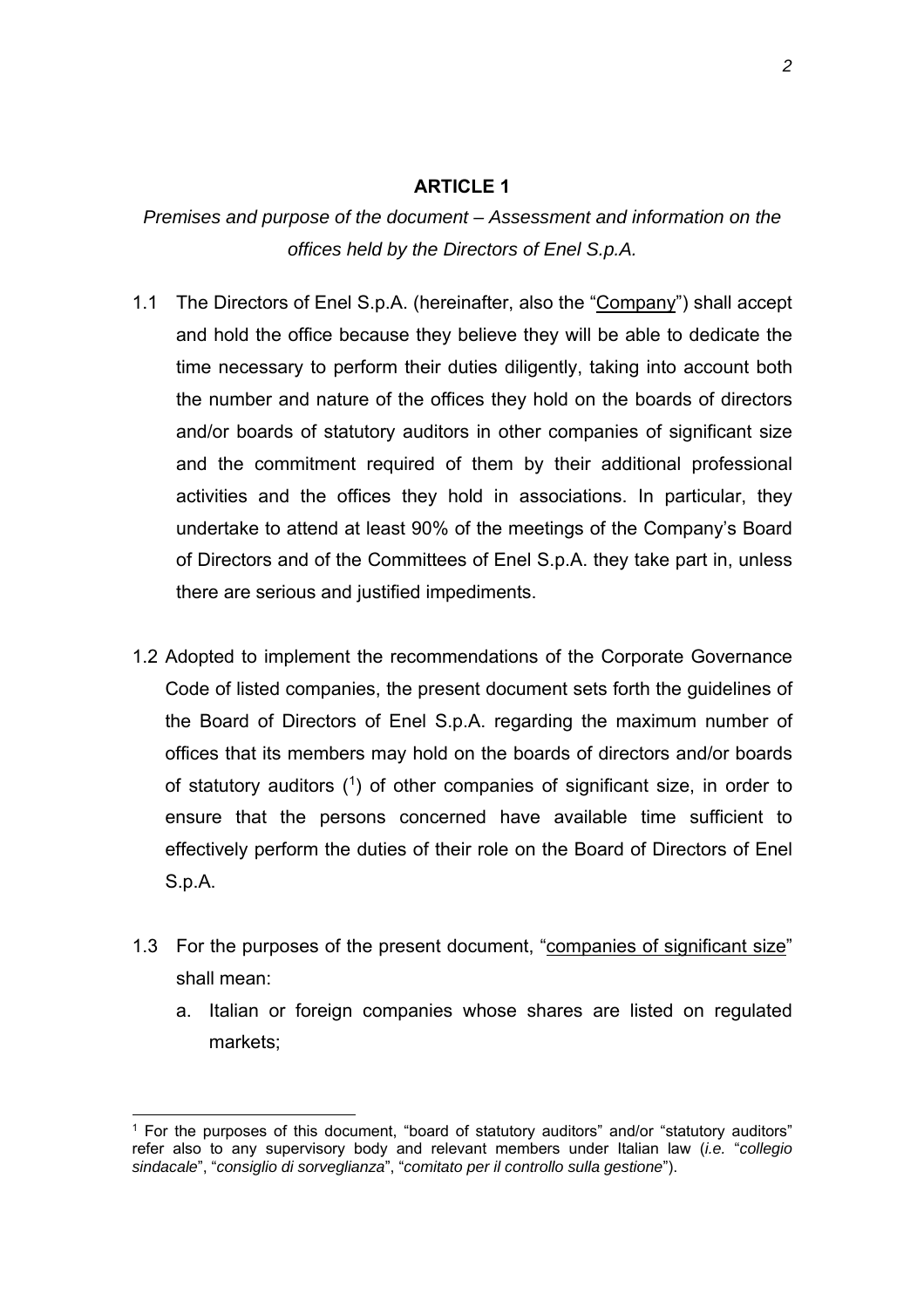- b. Italian or foreign companies whose shares are not listed on regulated markets, and doing business in insurance, banking or finance sectors;
- c. other Italian or foreign companies whose shares are not listed on regulated markets, and doing business in industries other than those specified under letter b) above, that, based on the latest approved – separate and/or consolidated – financial statements, have total assets exceeding  $\epsilon$  6,600 million and/or revenues exceeding  $\epsilon$  7,600 million.
- 1.4 The Company's Directors, when presenting their respective candidacies as well as upon the acceptance of their office, shall inform the Legal and Corporate Affairs Function of Enel S.p.A. of any office they hold on the boards of directors and/or boards of statutory auditors in other companies of significant size. Furthermore, they shall promptly inform the Legal and Corporate Affairs Function of Enel S.p.A. of any change regarding the offices previously declared as per above. The Legal and Corporate Affairs Function shall promptly report to the Board of Directors of Enel S.p.A. any over-boarding situation according to the limits set out in article 2.
- 1.5 On the basis of the information provided by its members, the Board of Directors of Enel S.p.A. shall periodically verify the compliance with the limits set out in article 2, providing for the offices held by each Director on the boards of directors and/or boards of statutory auditors in other companies of significant size to be disclosed within the annual report on the Company's corporate governance and ownership structure.

### **ARTICLE 2**

#### *Maximum number of offices that the Directors of Enel S.p.A may hold*

- 2.1 Without prejudice to the provisions of article 3, those who hold the office of Executive Director of Enel S.p.A.:
	- may not hold, at the same time, any office as executive director in other companies of significant size;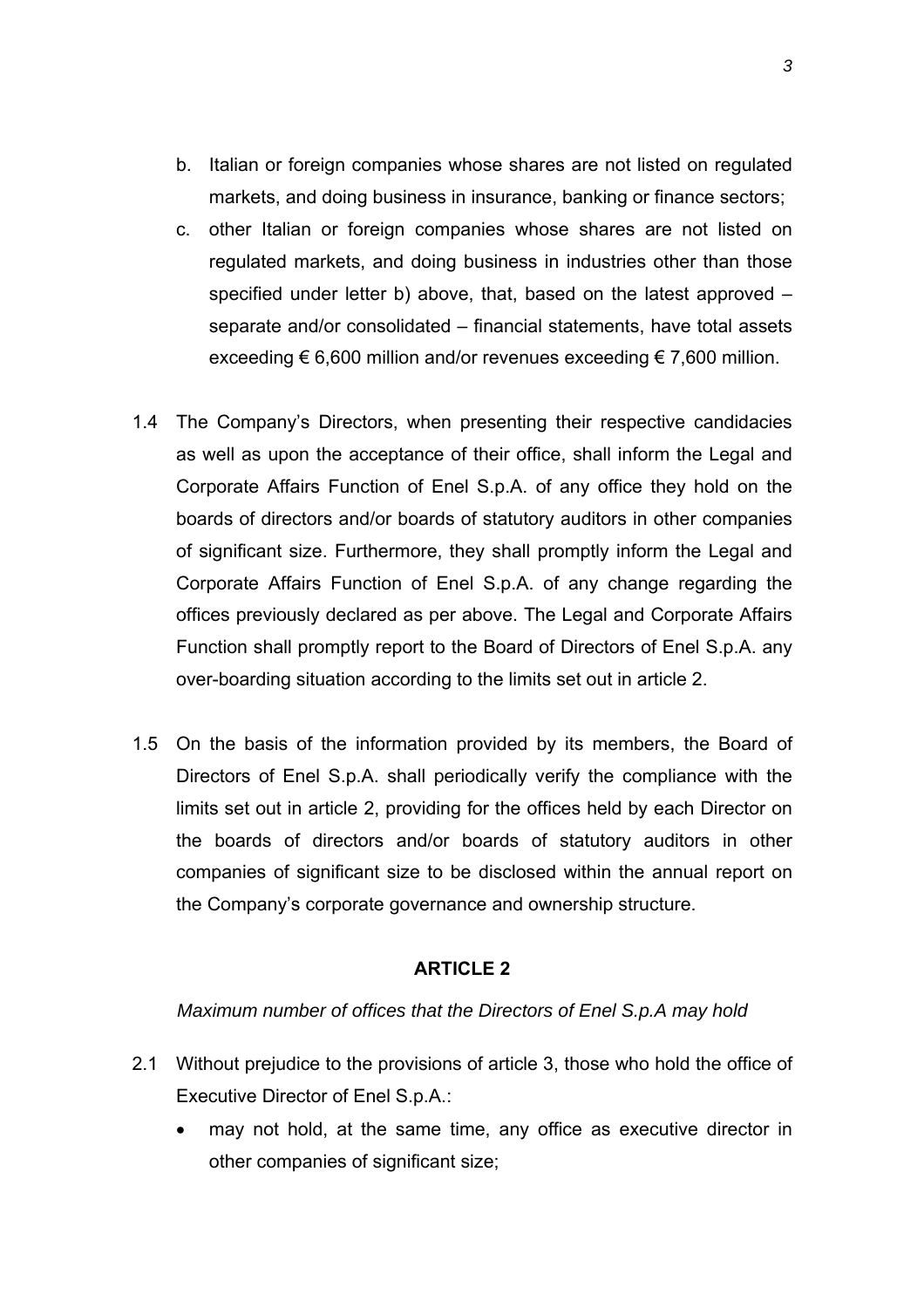- may not hold, at the same time, any office as non-executive chair of the board of directors or chair of the board of statutory auditors in other companies of significant size;
- may hold, at the same time, no more than two offices as non-executive director or as member of the board of statutory auditors (excluding the respective roles as chair) in other companies of significant size.
- 2.2 Without prejudice to the limits set out in paragraph 2.1, the Chief Executive Officer of Enel S.p.A. cannot be appointed, at the same time, as director in other companies of significant size that do not belong to the Enel Group and whose chief executive officer is another Director of Enel S.p.A.
- 2.3 Without prejudice to the provisions of article  $3 as$  well as to the provisions of paragraph 2.4 applicable to the non-executive Chair of the Board of Directors of Enel S.p.A. – those who are non-executive Directors of Enel S.p.A. may hold, at the same time, no more than four offices on the boards of directors or boards of statutory auditors in other companies of significant size. For the purposes of calculating this limit, any office as non-executive chair of the board of directors or as chair of the board of statutory auditors held in such companies counts as two offices, and each office (if any) as executive director counts as three offices. Therefore, in practice, those who are non-executive Directors of Enel S.p.A.:
	- may hold, at the same time, no more than *(i)* one office as executive director and *(ii)* one office as non-executive director or as member of the board of statutory auditors (excluding the respective roles as chair) in other companies of significant size; or
	- may hold, at the same time, no more than two offices *(i)* as nonexecutive chair of the board of directors or *(ii)* as chair of the board of statutory auditors in other companies of significant size; or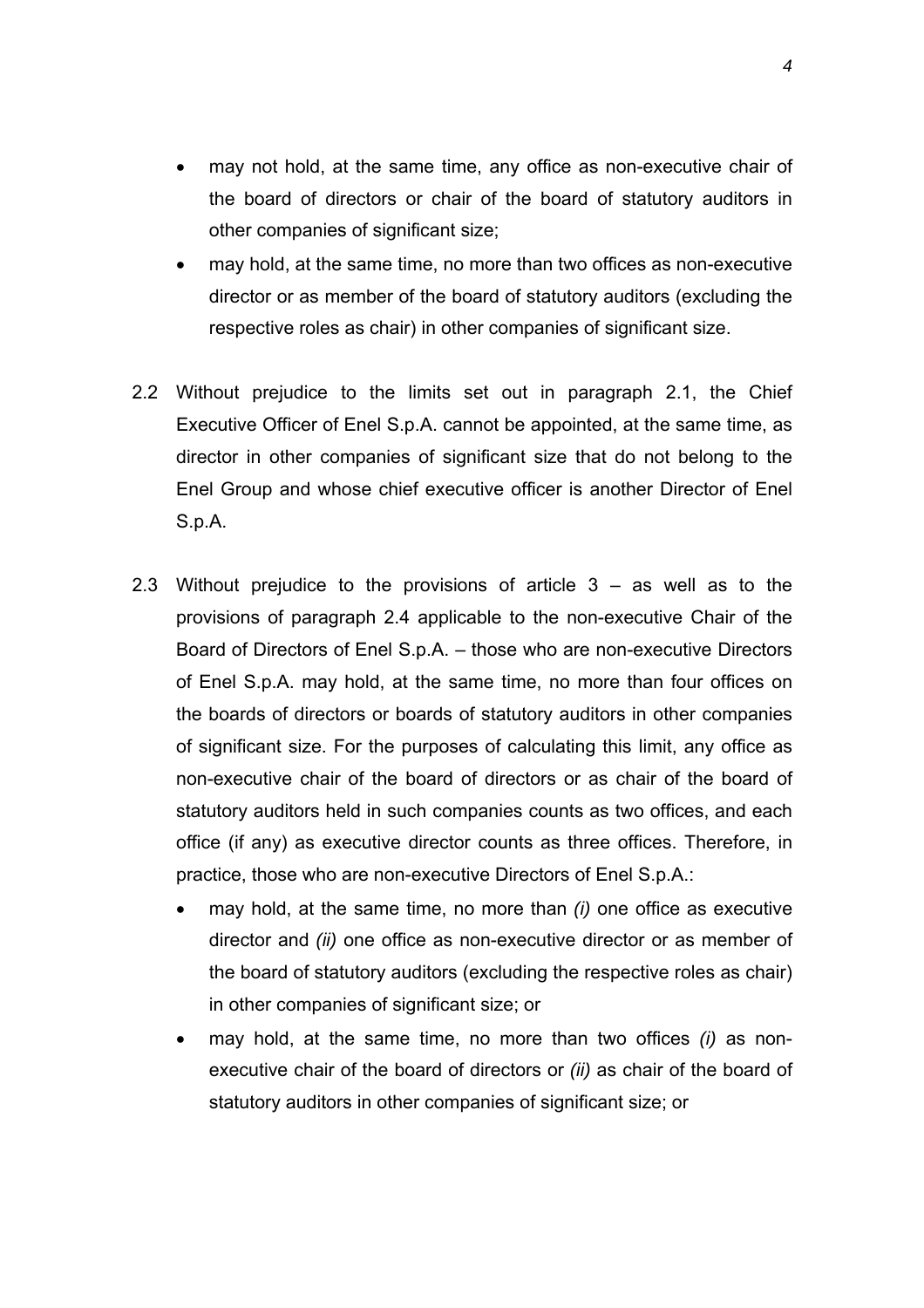- may hold, at the same time, *(i)* no more than one office as nonexecutive chair of the board of directors or as chair of the board of statutory auditors, and *(ii)* no more than two offices as non-executive director or as member of the board of statutory auditors (excluding the respective roles as chair) in other companies of significant size; or
- may hold, at the same time, no more than four offices as nonexecutive director or as member of the board of statutory auditors (excluding the respective roles as chair) in other companies of significant size.
- 2.4 Without prejudice to the provisions of article 3, the non-executive Chair of the Board of Directors of Enel S.p.A.:
	- may not hold, at the same time, any office as executive director in other companies of significant size;
	- may hold, at the same time, *(i)* no more than one office as nonexecutive chair of the board of directors or as chair of the board of statutory auditors, and *(ii)* no more than one office as non-executive director or as member of the board of statutory auditors (excluding the respective roles as chair) in other companies of significant size; or
	- may hold, at the same time, no more than three offices as nonexecutive director or as member of the board of statutory auditors (excluding the respective roles as chair) in other companies of significant size.
- 2.5 For the purposes of calculating the number of offices specified in paragraphs 2.1, 2.3 and 2.4 above, the offices held in companies controlled, directly and/or indirectly, by Enel S.p.A. or in companies affiliated with the latter shall not be taken into account.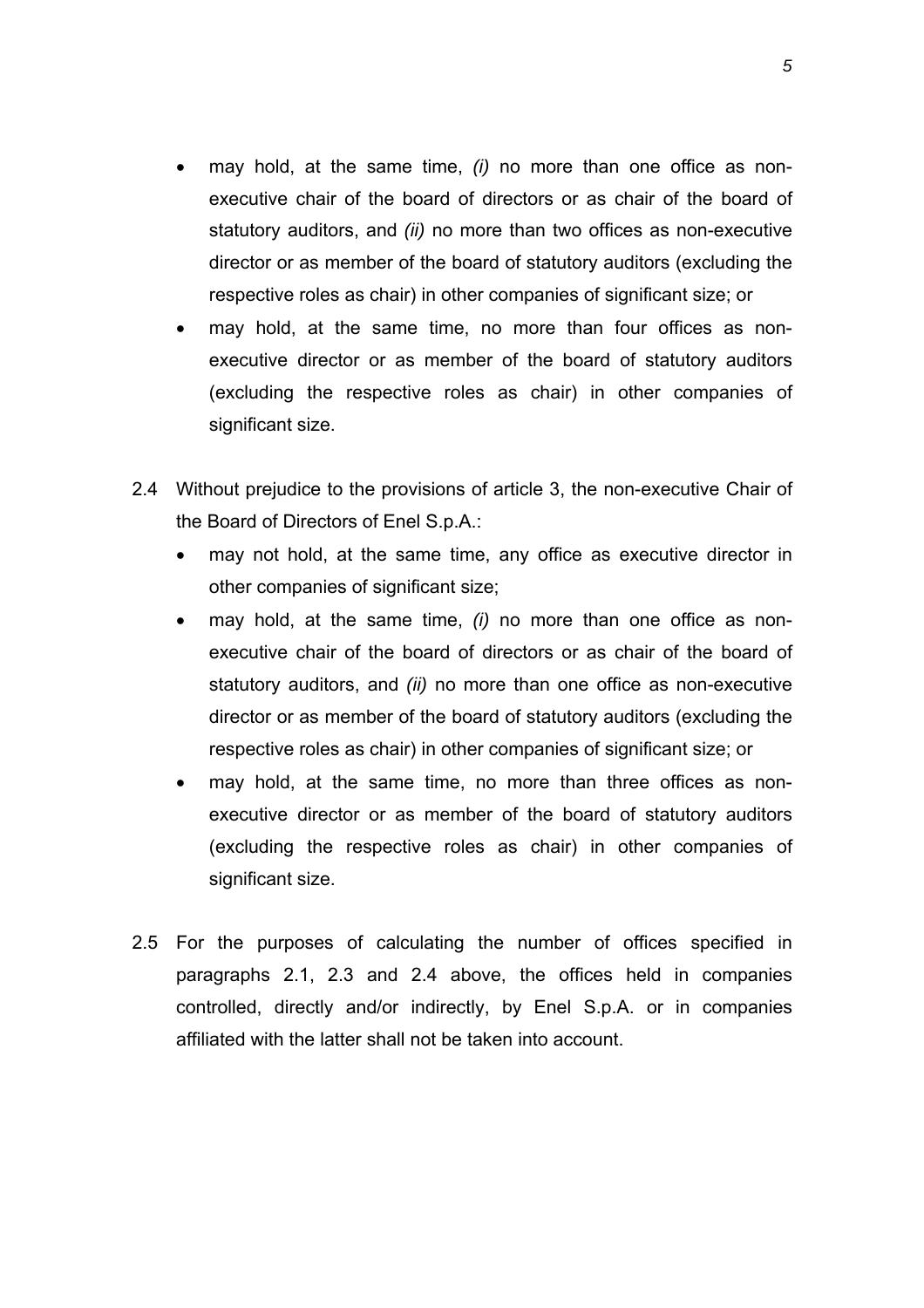#### **ARTICLE 3**

### *Possible exceptions to the maximum number of offices*

- 3.1 The Board of Directors of Enel S.p.A. can allow for exceptions (including temporary ones) to the limits specified in article 2 regarding the number of offices held by its members on the boards of directors and/or boards of statutory auditors of other companies of significant size. In granting such exceptions, the Board of Directors shall take into consideration the following elements:
	- the specific characteristics of the offices held by the Director concerned, also with regard to the nature and the size of the companies in which such offices are held and the fact that the aforementioned companies are linked to each other by control relationships;
	- the commitment required by any other professional activities of the Director concerned and/or any offices the Director concerned may hold in associations;
	- the commitment required to the Director concerned as part of the latter's duties on the Board of Directors of Enel S.p.A. (with particular regard to cases in which the member concerned is a non-executive Director who is not appointed in any Committee).

The Board of Directors shall disclose any such exceptions in the annual report on the Company's corporate governance and ownership structure.